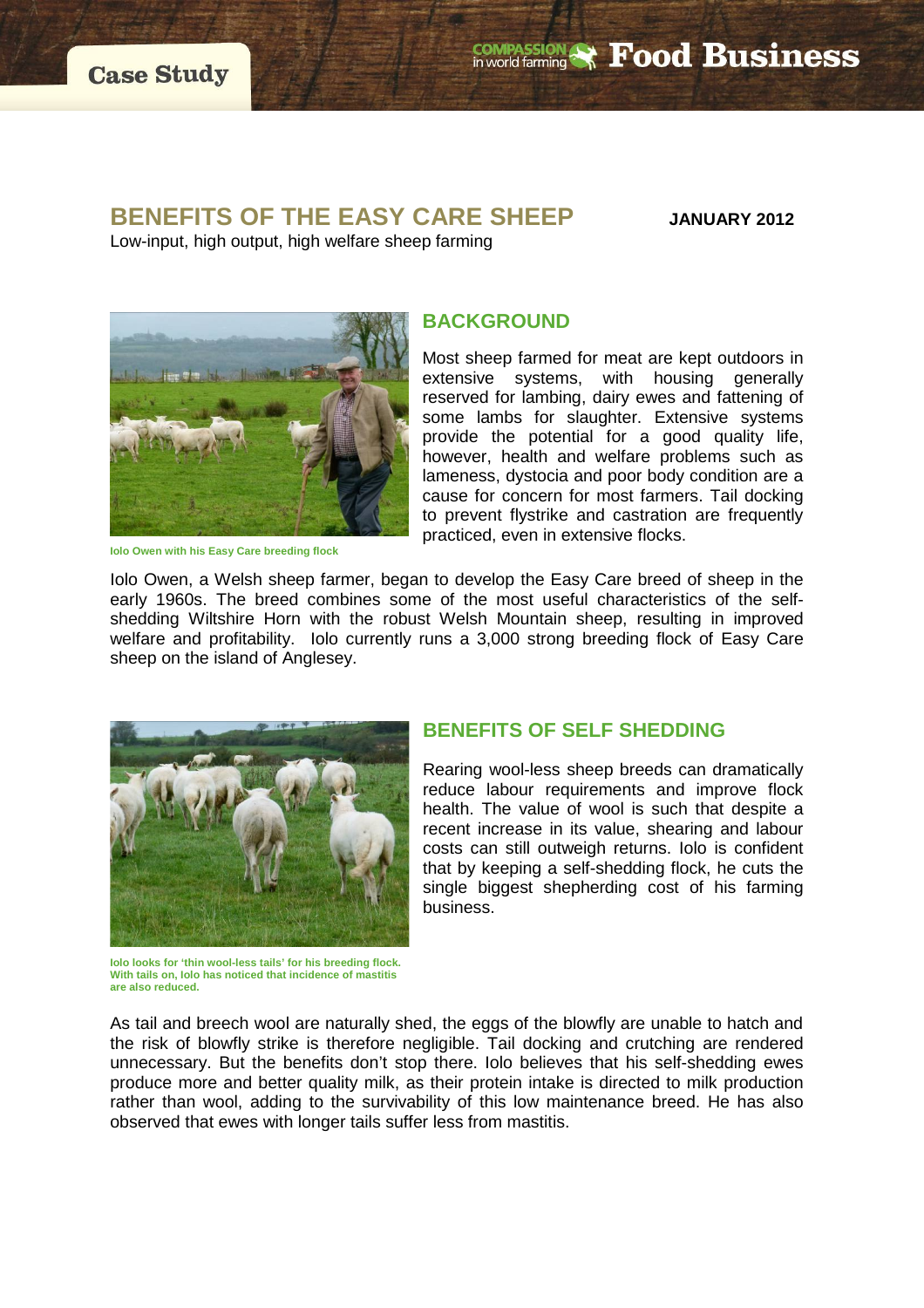

#### **EASY LAMBING**

Dystocia (birthing difficulties) can result in increased ewe and lamb losses. At the beginning of his breeding programme, Iolo sought to develop an 'easy lambing' breed, able to give birth without the need for shepherd intervention. He selected breeding stock with narrow shoulders and shallow chests and during lambing, selected the best performing ewes. His selection strategy has proved effective; in the Spring of 2011, Iolo assisted just four births out of a total of 2,000 (0.2%). As the lambs experience a less stressful birth, they are also quick to stand and suckle.



**Easy lambing reduces shepherding costs, improves ewe and lamb survival rates and thus positively impacts welfare and profitability.**

#### **GOOD HEALTH**

Iolo's philosophy of selection of best performers over breed characteristics is also applied to the health of his flock. By continually selecting individuals with a low propensity for diseases, Iolo has been able to reduce disease incidence, intervention, prevention, veterinary costs and losses, adding to the overall profitability and welfare of his flock.

Lameness and footrot have serious welfare and production implications, but through careful selection over the years, the Easy Care sheep has been developed to have a low propensity for the disease. EBLEX estimates that footrot affects around 10% of the UK flock and according to research by FAI [\(www.faifarms.co.uk\)](http://www.faifarms.co.uk/) costs UK producers around £8 per ewe, highlighting the importance of reducing the disease for good health and profitability.



#### **GOOD PRODUCTION**

Iolo strives for 200% lambing and achieves close to it. The ASDA Easy Care trial flock at Barony College recently achieved 194% at scanning with 189% lambs weaned, reflecting very low losses. Whilst the majority of ewes bear twins, triplets are not uncommon and, with their plentiful milk supply, they are typically able to rear all three successfully.

Owing to the genetics of the Welsh Mountain and Wiltshire Horn breed, which

make up roughly 90% of the Easy Care breed, twin lambs can reach 17kg carcass weight in just 12 weeks, fattened on pasture alone. The quality of the meat is also good and Iolo describes it as '*light in texture, fine grained and lean*'. Pearce Hughes, ASDA Agriculture Manager, had initial concerns about the trade-off between lambing percentage and meat quality, but says that their trial at Barony College shows otherwise, and describes the breed as having '*a very bright future*'.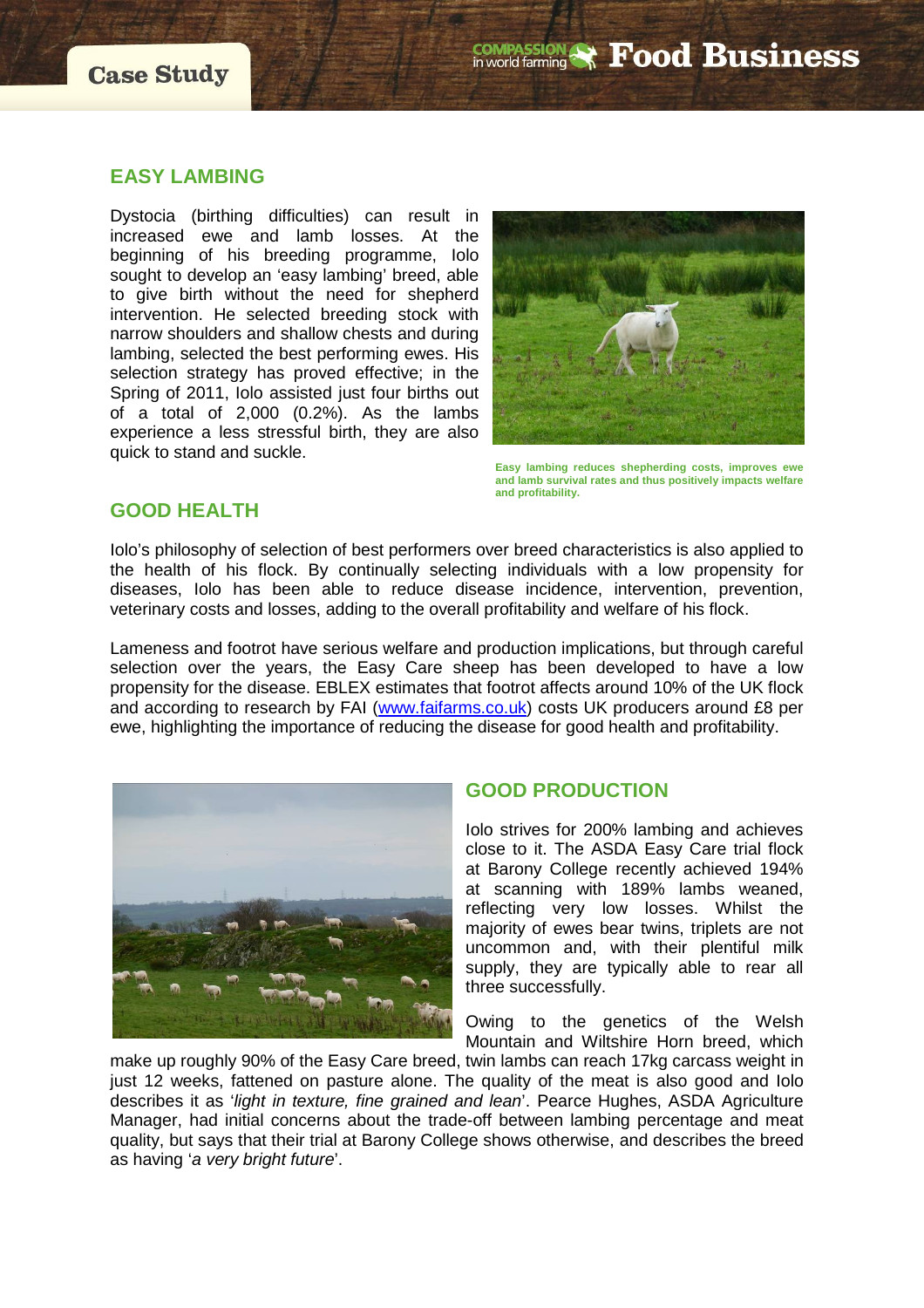# **KEY FEATURES AND BENEFITS**

| <b>Breed Features</b>               | <b>Benefits</b>                                                                              | <b>Impacts</b>                                                                         |
|-------------------------------------|----------------------------------------------------------------------------------------------|----------------------------------------------------------------------------------------|
| Easy lambing                        | Fewer assisted births, lower<br>labour costs and reduced losses                              | Assisted births: 0.2% in 2011*<br>Compared to around 28% more<br>typically             |
|                                     |                                                                                              |                                                                                        |
| Self shedding                       | No requirement for crutching,<br>shearing or tail docking                                    | Reduced labour, minimal<br>flystrike, improved welfare and<br>improved milk production |
| Low maintenance                     | <b>Reduced interventions</b>                                                                 | Labour costs reduced by 80%*                                                           |
| Disease resistance                  | Low levels of mastitis,<br>lameness, parasite burden and<br>abortive diseases                | Reduced veterinary intervention<br>and drug-use, reduced labour<br>and costs           |
|                                     | Improved welfare                                                                             | No antihelmintic use for 2 years*                                                      |
| Mothering traits and<br>lamb vigour | Low levels of mis-mothering                                                                  | Improved survivability                                                                 |
|                                     | Lambs are quick to stand and<br>suckle; born with protective hair                            | 189% lambs weaned (ASDA trial)                                                         |
| Good converters of<br>poor pasture  | No need for supplementary feed<br>during winter (unless snow<br>cover) or for lactating ewes | Minimal feed costs                                                                     |
| Fast growth                         | Quick returns                                                                                | Lambs reach 17kg carcass<br>weight in 12 weeks*                                        |
| Meat quality                        | Light texture, fine grained, lean<br>meat                                                    | Meat that meets market demands                                                         |
| Virile rams                         | Rams cover large numbers of<br>ewes                                                          | 1 ram:80 ewes*                                                                         |
|                                     |                                                                                              | compared to 1 ram: 40 ewes<br>more typically                                           |
| <b>Outdoor lambing</b>              | No requirement for sheds                                                                     | Minimal infrastructure costs                                                           |
| <b>Flock inspections</b>            | Low maintenance flocks                                                                       | Daily inspections around lambing,<br>fewer during the rest of the year*                |

\*Data from Iolo Owen's breeding flock